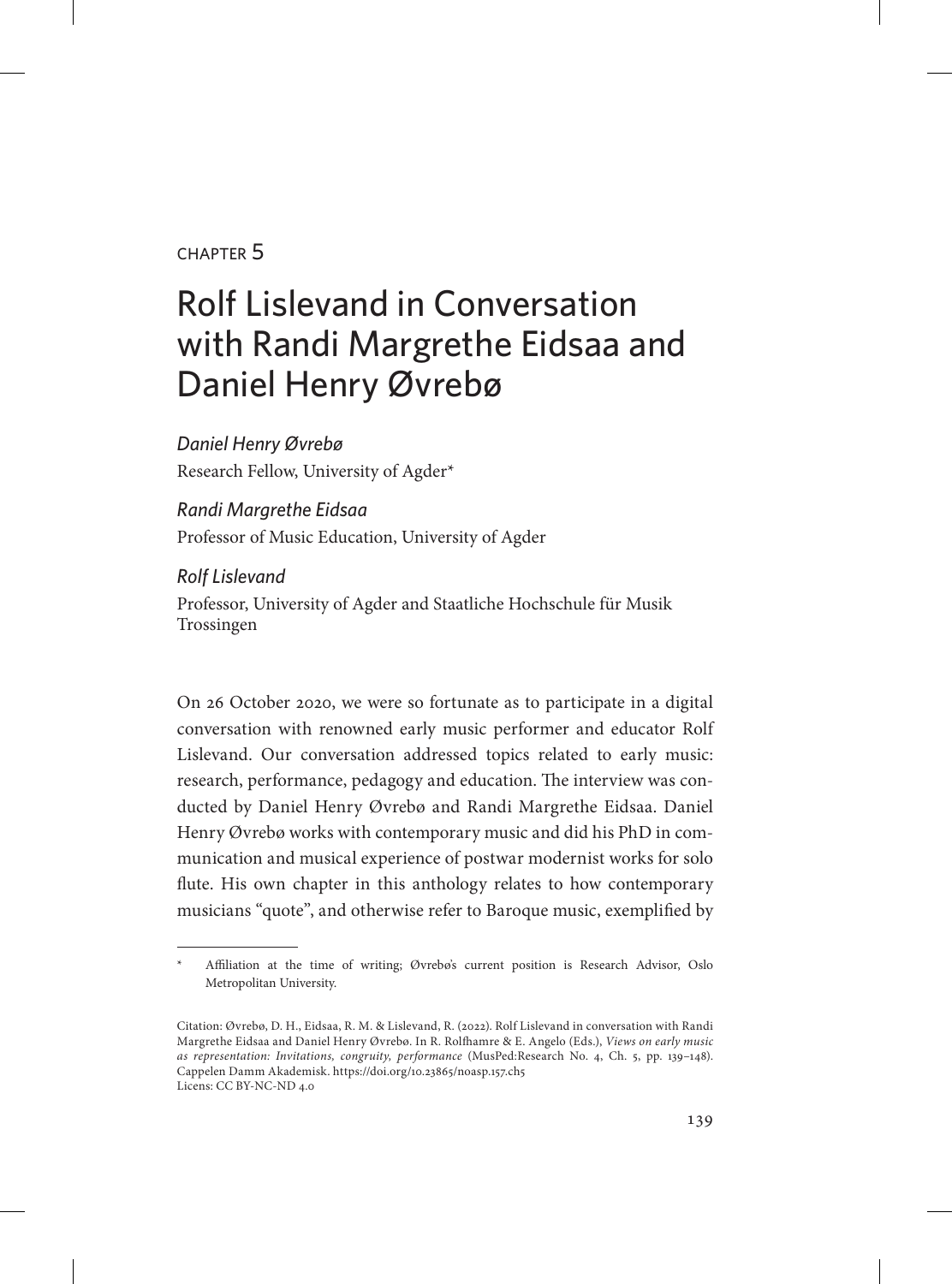flautist Felix Renggli and violinist Aisha Orazbayeva. They both explore the expressive potential of Georg Philip Telemann through various contemporary approaches. Randi Margrethe Eidsaa is a professor of music didactics. In 2015 she completed her doctoral study on creative concert productions for professional musicians and children. Eidsaa teaches musicology, music pedagogy, concert production and composition. Her other contribution in this anthology is an analysis of an interdisciplinary artistic production based on repertoires from the Renaissance and the Baroque eras.

The following text is a transcription of the conversation, done by both Daniel and Randi, and with minor editing for the sake of readability.

\*\*\*

Rolf Lislevand [RL]: I am a performer, and have been working for 30 years as an early music instrument teacher. I started with a professorate in Germany and, simultaneously, in a tradition different from that of the mid twentieth century, became involved with the early modern repertoire, regarding very specific assumptions. My background is not primarily classical music, but belongs in a jazz/rock context, which has perhaps led me to question certain premises of doing classical music based on notions of "authenticity". I find it important to combine faithfulness to original sources with a creative and individual artistic credo, leading to the problem of [the] information gap in how "we do things".

*RME: So when you reflect upon your own practice, you also include audiences and students in your approach? It's not just "tradition" anymore, it's "tradition and you".*

RL: Definitely. We need to remind ourselves that the purpose of all forms of performance art is to communicate. The explanatory model of thought is such: You find yourself in a situation in which you know how a given composition was meant to be performed, and you possess the means to realise this performance today. We know which instruments were used, how they sounded, how they were played, at which tempi and so on. However should a modern audience be able to experience this as it was intended to be experienced in, for instance, the seventeenth century? An important choice is placed upon the performers. Should they decide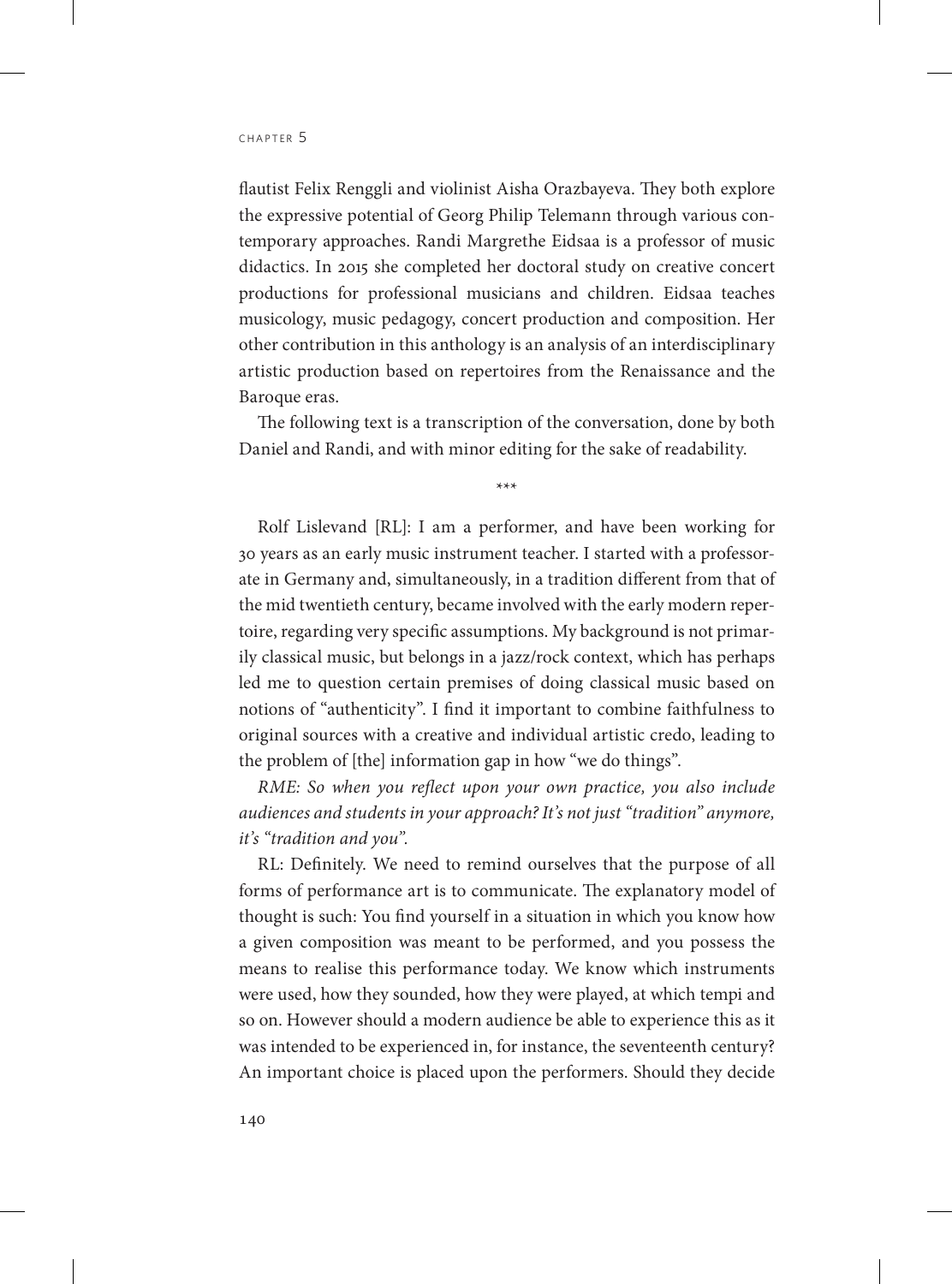to still, after all, realise it in the manner that we, with a great degree of certainty, can say it was in fact realised in the seventeenth century, or should they do something else, so that the *experience* of the audience today can approach the *experience* that the seventeenth century audience may have had? There is always the possibility of finding oneself in a situation in which we have very strong evidence demonstrating how it was specifically done, but modern audiences do not, by virtue of being humans in given historical contexts, necessarily possess the same sensibility in many areas. Audiences change over time, and I think that what is important here is that we may have to change certain important musical-instrumental factors, so that the genuine content, be it aesthetic, spiritual or ethical, is actually revealed. Consequently the communicative situation dominates above all else.

## *DHØ: Can you say a bit more about this historical development that you indicated?*

RL: There are two points in the history of music in which people were interested in placing themselves within a different standpoint as performers, so to speak. First it happened in the interwar period in Germany. They started to pick up a lot of earlier music in their repertoire and perform it on the instruments for which it was originally written. Then, for historical reasons, this practice vanished, but was resumed during the 60s, parallel to many other forms of radicalisations. In a way, early music was part of the radical attack on everything that was perceived to be conservative in one way or another. So we can think of early music performers as critiquing the classical tradition as it had come to be, because they perceived it as degenerate and far removed from its origin. So, early music performers became, in a way, 68ers or a "hippie" generation phenomenon, and they eventually produced some leading figures, who were also tremendous artists and great musicians, leading them to attain a much higher degree of credibility when performing what eventually would be called historically informed performance.

*RME: Is it possible to ask where this came from? Are we talking about Southern Europe or the Scandinavian countries? Are there specific places or specific environments/milieus that this emanated from? Or is it a general change that you are referring to from the 60s?*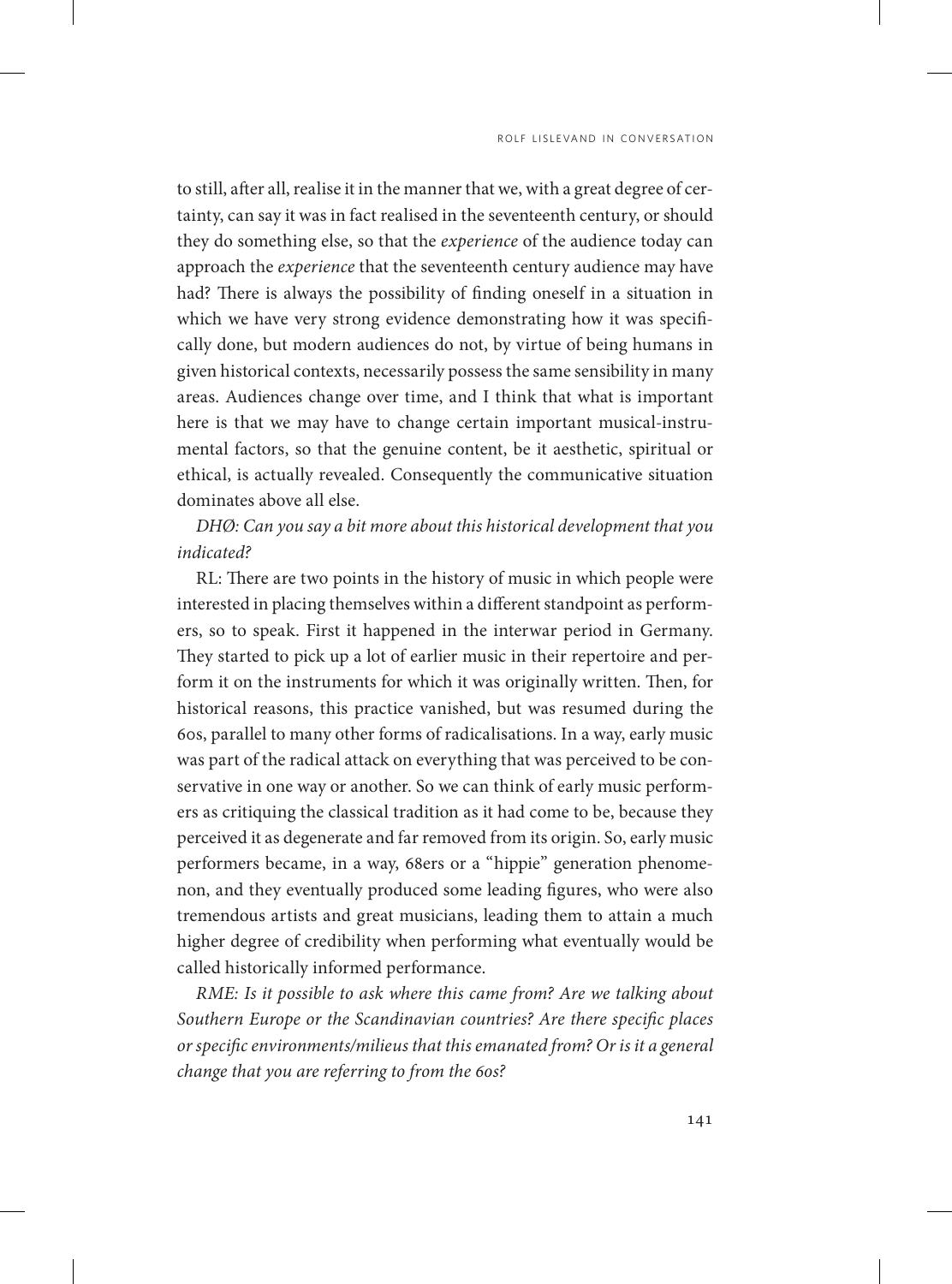RL: We are talking first and foremost about the countries that maintain a tradition going back to the period itself. Another phenomenon that was perhaps not so related to the "rebellious" attitude, was the fact that it was also used to highlight questions of national identity. One reason for all the attention it got was related to how it facilitated the promotion of a stronger national identity through a unique, historical national culture. So, in countries such as France, Spain – not so much in Italy because they never seem to identify as one country – and England, this became a topic and a means to focus on the country's own national history. So, France in the 1600s and 1700s, Spain even in the 1500s, and England, not least through Elizabethan music, as well as movements later in the Baroque with the development of English opera. So once again there was a connection to political development, and it was supported by a range of institutions that benefited from a sense of national identity fortified through culture. I can also add regarding this a small anecdote that is perhaps not shared so much, at least not in Germany. As I said, this revival started first in Germany in the interwar period. They started with what they called "Hausmusik" – Germans visited each other and played quintets for gamba and recorders and lute, music that they found in libraries. Eventually, this became more closely associated with propaganda for German national socialism. The Nazi Germans were very much concerned with exploiting historical German culture in their propaganda material, so they used artefacts from the German late romantic and medieval periods. In many ways, German early music acquired equal status with Richard Wagner as propaganda material. Consequentially, when the war ended, it became very difficult to reintroduce this music, due to its heavy associations with Nazi German propaganda.

*DHØ: Regarding this development of performing early modern music: Is it possible to identify any current international trends? What does the big picture look like?*

RL: What is interesting is that during the seventeenth and eighteenth centuries there were tremendous differences in terms of individual national styles and how they perceived music. There were lots of polemics, and our access to written sources shows in particular, tremendous polemics between French and Italian styles for instance. Now, in a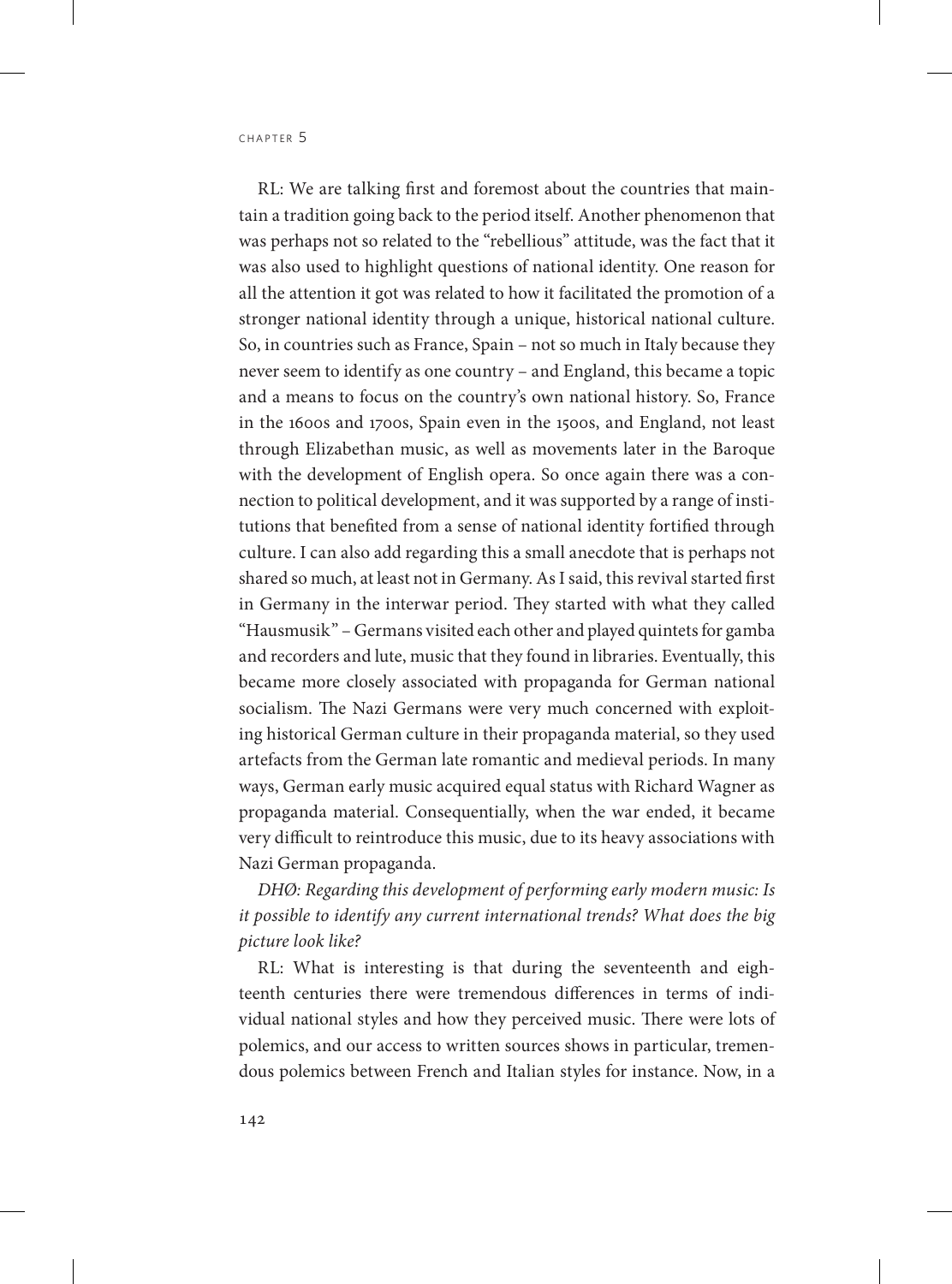strange way, this is something I find to be the case even today. I mean, the timelines go way back, and our present modes of communication are very close and intimate, but still – one could speculate whether it's due to the mentality of the people or the national identity. I see this very clearly, because I maintain a very close relationship to and living and working in Germany, France and Italy. It is almost parodically how, for instance, France struggles when performing high quality German and Italian music. And whenever they do, one can hear loud and clear that it is performed by French musicians. The same is also the case for Italians and Germans. In any case, it relates to very specific musical issues – if you listen to Italian musicians performing French baroque music, then you can know in advance that there are issues of tempo and articulation, and the general force of expression will be performed in a different way because the musicians are Italian.

*DHØ: Yeah, I noticed things like this when I spent a year at the Hochschule für Musik in Würzburg, Germany. Even when it comes to repertoire from the mid-to-late twentieth century, they were more preoccupied with German composers – Heinz Holliger, Hans Werner Henze and so on – rather than French composers, such as Betsy Jolas, whose music I was studying at the time.*

*RME: How do you clarify your own position between research and performance?*

RL: There is an emerging trend towards combining these two roles, in terms of what is considered research activity and what is considered artistic activity. In a way, I think it sometimes seems wrong to think that these two can be united. In the early music department, in particular, there remains for me a distinction between these two. I've never seen anyone who has successfully managed to break down that separation. Musicology seems to me still to be predicated on a very old idea of what science is, an idea that goes all the way back to Newton. The notion of verifiability or accountability grants a work of research the status of "scientific". There are aspects of music and the arts that are not concerned with this. The most important thing for me is how research and performance meet in this, as I mentioned earlier, "empty space" and how this serves as inspiration. Of course, it is essential to be able to describe and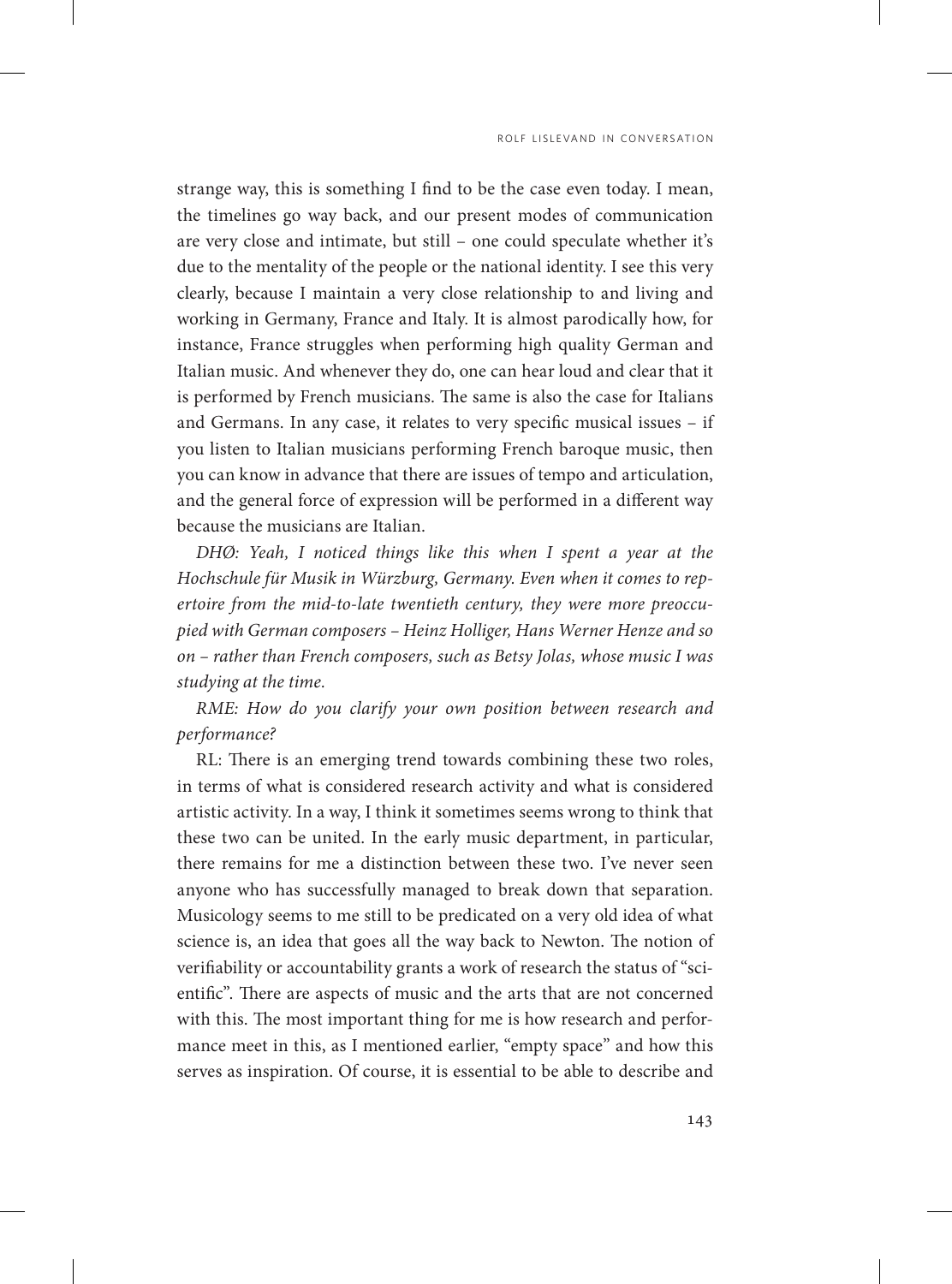systematise what has happened throughout the history of music. But as a performer, I know that research only gets me so far regarding accuracy and knowledge of a certain practice. This is a bit special because research on a particular type of music that has not survived due to aural traditions is preoccupied with everything that is written down. We need to bear in mind that the reasons for describing things related to music and the arts are completely different today than what they were in the seventeenth century. In that period, when you wrote something down, it was for different reasons than it is for us today. We tend to forget that in that period, the most important element of handing down artistic impulses was that it happened directly: orally, not written. It also happened within the same regional and cultural space. A consequence of this was then a lack of motivation to write such impulses down.

Furthermore, the selection of [the] information available was then entirely conditioned around that. There is something I've often thought about: What we have of documentation from the Renaissance and Baroque originated shortly after the invention of book printing. Gutenberg's invention was in many ways the social media of the time, because it facilitated what was (at the time) speedy duplication of cultures. If we consider what has happened in our time, during the last two decades, with social media and the ability to communicate, extremely quickly, very private and personal things – it makes me think that, let's say for instance, in 200 years some researchers may want to figure out what happened in our time based on data material from Silicon Valley consisting of text messages. It could end up being completely detached from what the reality was, entirely contingent on the medium of communication. It seems that this was also the case at that time in the Renaissance. They were so entertained by the idea that one could write a preface to a score and it would be published, that they didn't think through whether what they wrote was essential or meaningful or important. Now, in terms of source criticism, it's important to question precisely how much authority should be given to these descriptions, even though they could be very well written and could aptly describe a given musical phenomenon. But the question remains whether the selection of texts remains representative. If it isn't, we are left with a radically different image of that period and the stylistic phenomena in question.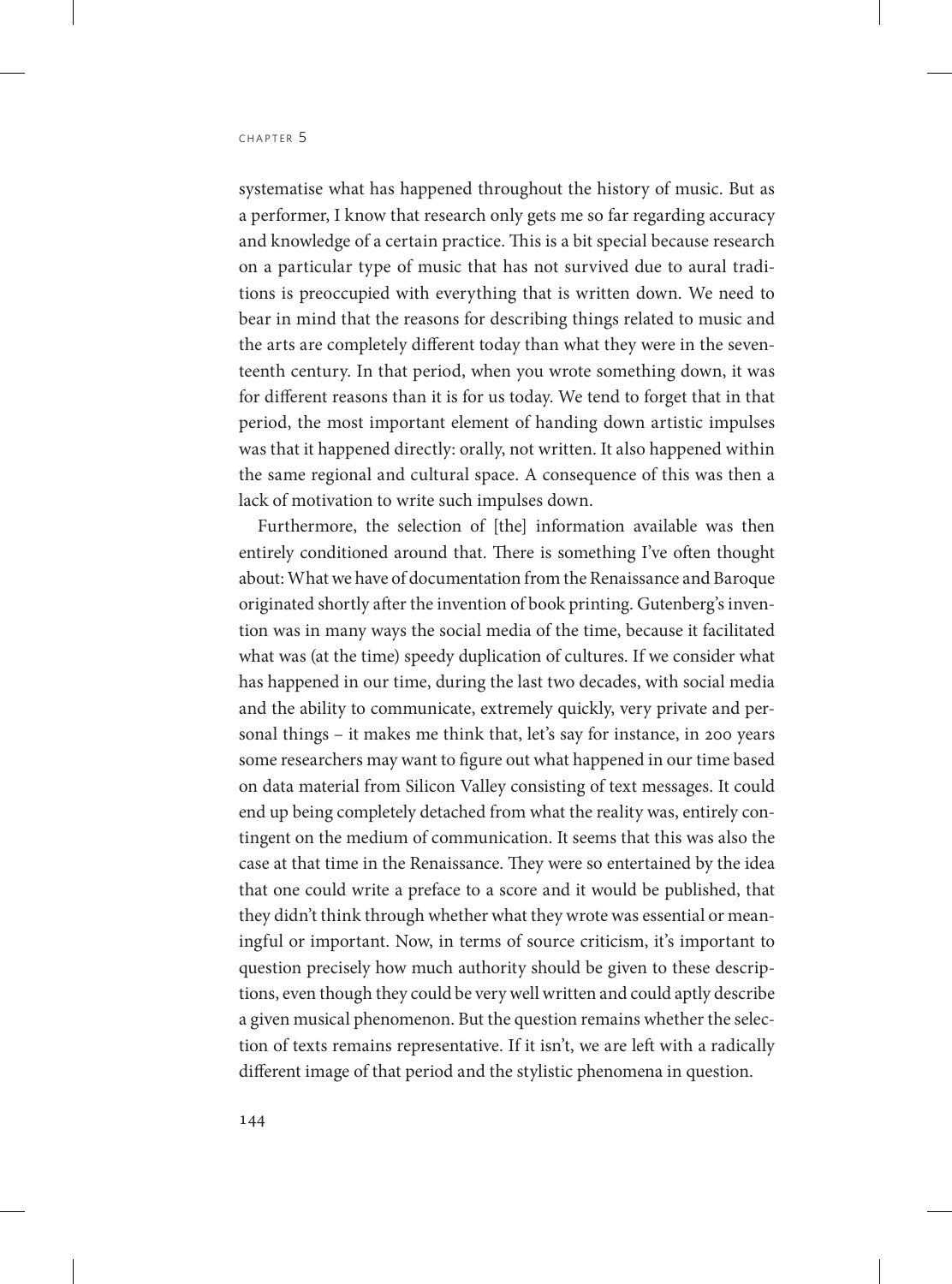*DHØ: Yes, this is an exciting way of thinking because as a musician and a researcher, I think it is possible to combine this distinction appropriately so that it also serves the work of art itself, and not merely a scientific work that stands on its academic legs.*

*RE: I am thinking of a concept in music pedagogy that is now often referred to when discussing music curricula in schools: the relational turn. According to this perspective, each music activity situation is concerned with relational factors. You mentioned the topic of communication, and my question is whether the demand for communication is being taken a little too far. We are so fascinated by communication that maybe this could mean that we may forget the value of the music itself.* 

RL: Despite what I have already said, I belong with those who believe that the value of the work is judged to be higher, and is also more respected when you have developed deeper knowledge about it. Consequently, you may use or re-create the context that was relevant when the musical work was created. Finally, this is what we are doing. We believe that if one can re-create the conditions that were relevant at the time the piece of music was created, then this will be the best approach. Although I started from another perspective by saying that one could suffer a break in communication with the audience and then face a dilemma, I think it is fascinating to have academic and solid information when musicians start the process of re-creating a work, even for audiences today.

*RME: When working with improvisation, is the state of feeling " free" the point of departure, or is it the knowledge of the work you have become acquainted with? Which is the best starting point for improvisation?*

RL: Improvisation is precisely what turns the whole concept of historical authenticity into a practice of construction. In fact, it must be thrown away since it is no longer valid. Because the moment you improvise, this is a kind of spontaneous composition. And the moment you compose something new in an old-style framework, it is no longer an authentic continuation of that style. In a way, you should think that if you improvise, then you have to play the concert that was the day after the last concert was played at the time, and which never took place. It would be a kind of concept, as well.

*DHØ: I sense a similar parallel between the role of an academic and the role of a performer. There is a kind of ethical responsibility in this. Perhaps*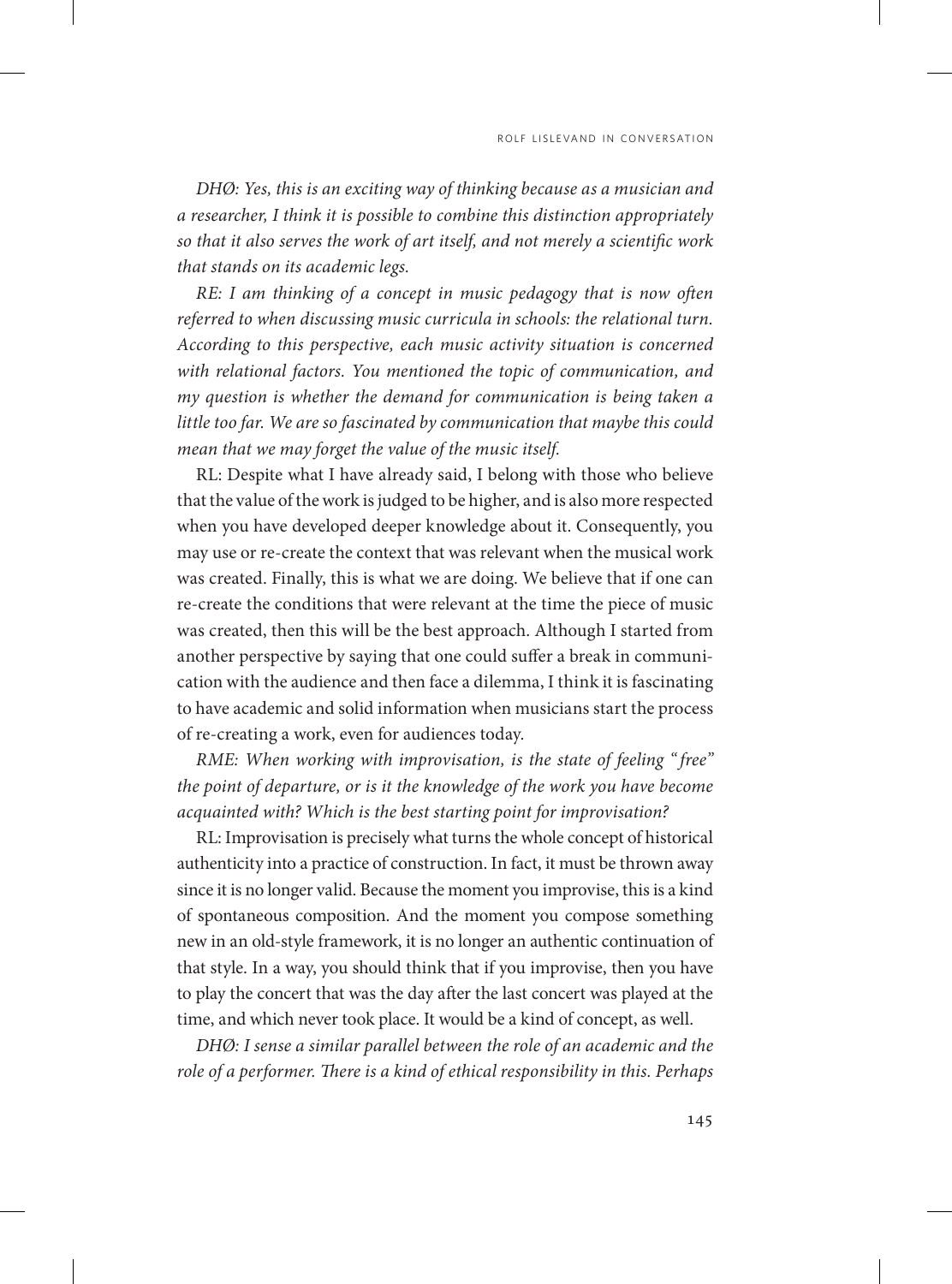*in the last twenty or thirty years, at least in social research, this understanding of the researcher's role has gained greater relevance. The researcher is not just a neutral observer who works with a phenomenon from a distance, but he or she takes part in something that can always unfold in various ways. There is a crucial ethical responsibility in the decisions the researcher makes. And this is a bit like what you are talking about; the way we play and make choices when we either choose to improvise or relate to a kind of authentic ideal.*

*RME:* W*ould you say that there are some unique things in the pedagogical practices that we work with, where you see changes? You have been working as a performer for many years. Are there some things you feel are essential in higher music education? As an experienced musician, what would you think characterises present-day performing music education?*

RL: This is an important and, also a difficult question. Perhaps one thing I experience is that in many of the institutions I have been in contact with and worked for, there has been a strong desire to be creative and trendsetting. In a way, institutions aim to be historically upfront, and at the forefront of what happens in music cultural life in society in general. I am not sure if this is possible, nor if such goals should be the main task of a higher music education institution. I think of the fact that in Norway, people tend to call higher music education institutions music conservatories, we preserve something,<sup>1</sup> in the sense of storing objects. Perhaps we sometimes store things without necessarily asking if we have chosen the most important elements.

And this has been one of the hallmarks of music institutions: When a phenomenon, a musical style, or a musical practice becomes old enough and clearly defined, it enters the conservatory or a college in order to be passed on further. However, there are many institutions that seem to want it the other way around: The institutions themselves create new styles and practices. I do not know, in fact, how far it is possible to sustain this development.

I experience that what we communicate to our students is a mixture of methods for and knowledge of how to progress in certain areas.

<sup>1</sup> Norwegian: *konservere*.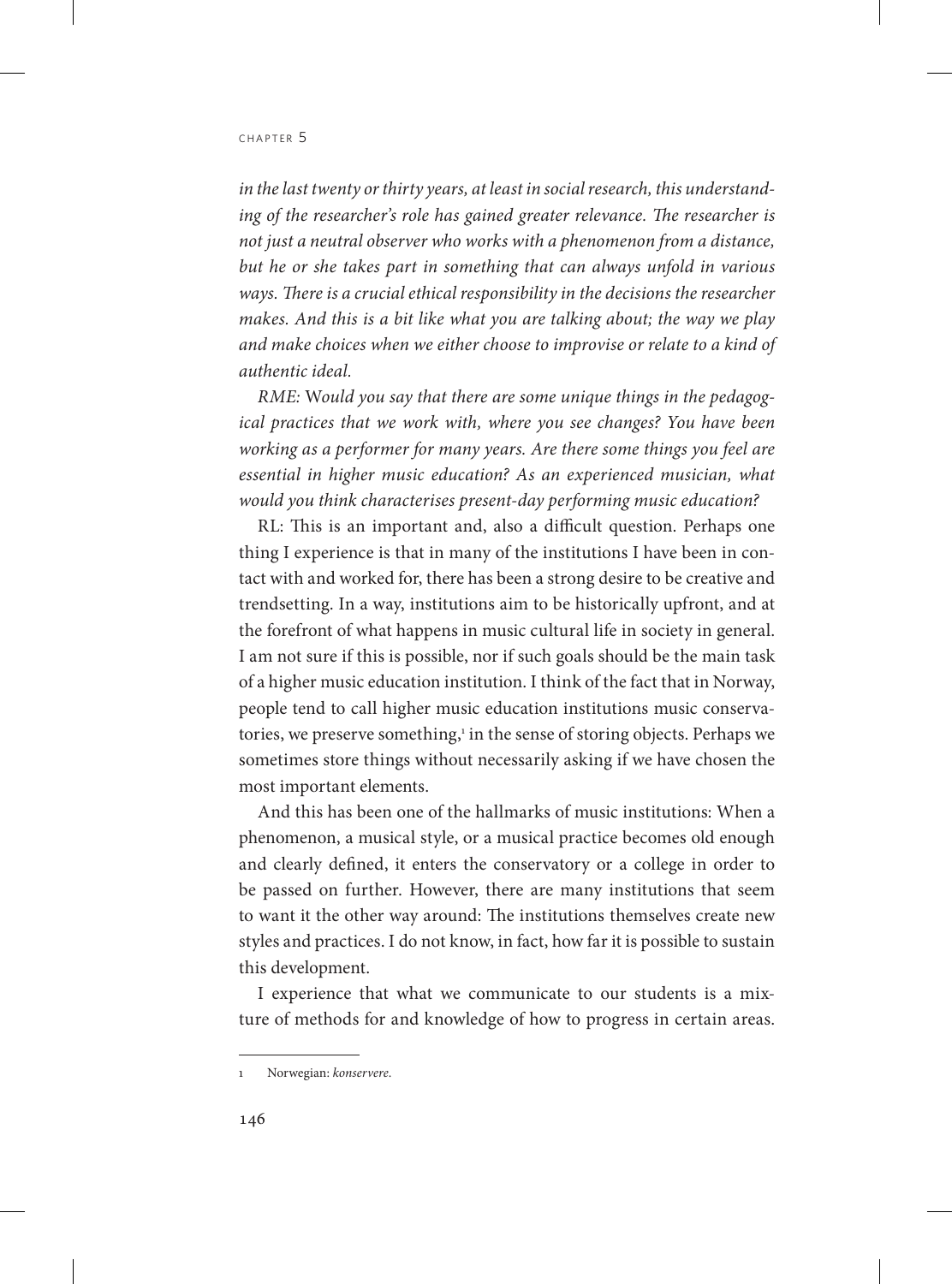And then, of course, we need to work with original material. Students ask for information and they seek knowledge about music. But, for the students, the most important experiences in their lives often occur *after* their education is completed. On the other hand, these experiences probably wouldn't have happened without having completed their degrees in higher music education.

*RME: So, one needs to consider the balance between what to take care of and what we present among recent cultural trends. You do not always need to mirror a cultural " frontline".*

RL: No, exactly. And there are a lot of differences in Europe in terms of how strong a country's national history is. What is unique in Norway is that in our music education we work mostly with music that does not have a particular Norwegian national history, since it is not our national music. And there are some continents that have the same situation, such as South and North America and many Asian countries, where European art and music occupy such firm positions. But still, European music is not part of the history of these countries. From my perspective, there may be a minor reference problem to understanding something based on one's own culture. However, it can also be an advantage, because one does not have the burden of the whole European tradition and culture on your shoulders when pursuing a free-thinking and creative artistic career, which I find very good as well.

In my experience from Scandinavian music education, we tend towards a very liberal relationship to what we are used to, especially compared to Germany. Here in Norway, we approach a lot of things without necessarily relating them to a bigger historical or cultural context. This is something I have always experienced. I maintain a deep respect for Norwegian musicians, in particular in the tradition of contemporary and improvised music. This is a unique Scandinavian phenomenon which began with Jan Garbarek: a type of Scandinavian music that's not exactly jazz, but more impressionistic improvised music. This tradition is an innovation based on the background we have in Norway, liberated in particular from American improvised music, but also from other European styles in general. It manages to create something that is connected to the Norwegian way of life, our feelings for nature and